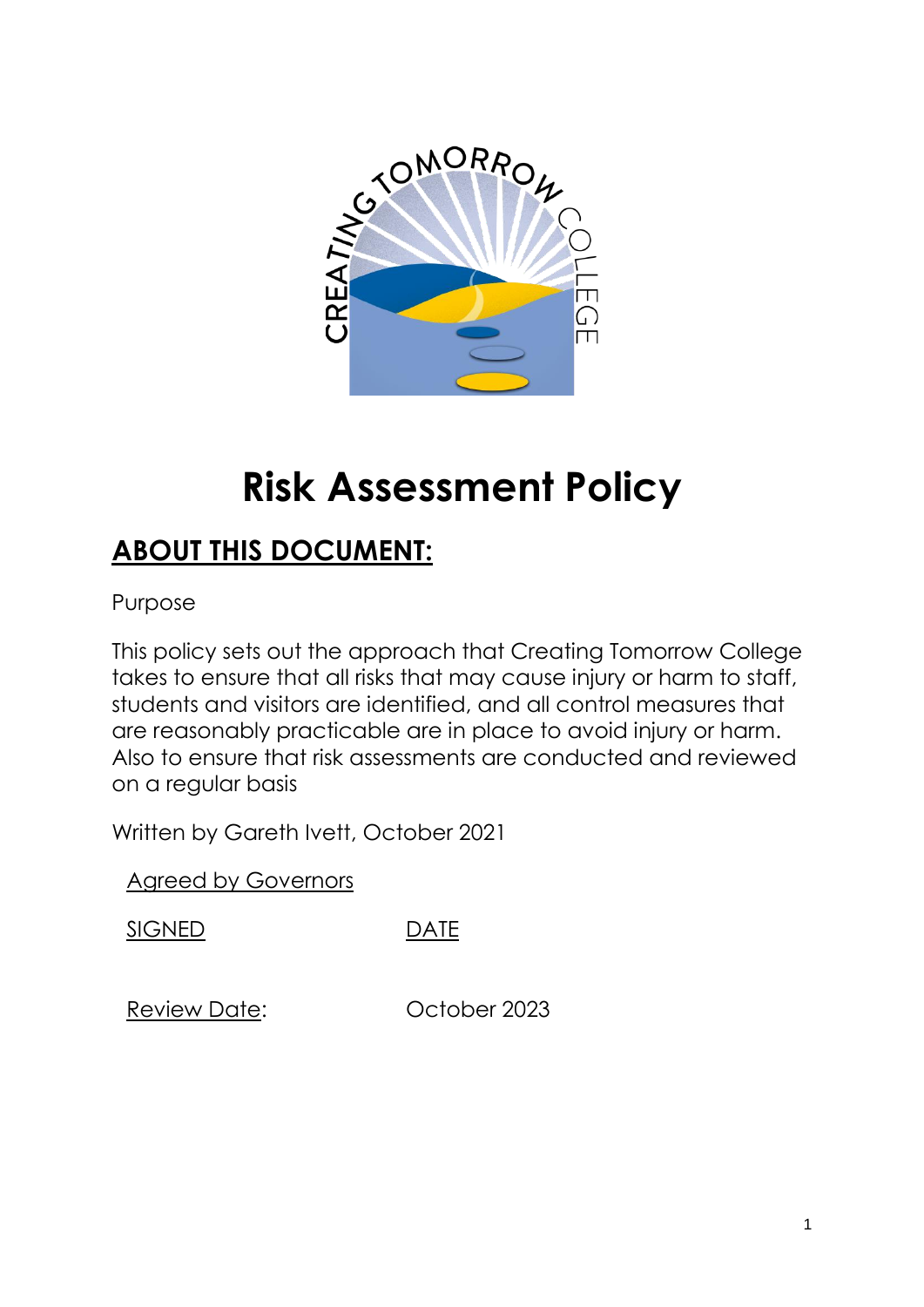## **Contents**

## **1. Aims**

The college aims to ensure that:

- All risks that may cause injury or harm to staff, students and visitors are identified, and all control measures that are reasonably practicable are in place to avoid injury or harm
- Risk assessments are conducted and reviewed on a regular basis

### **2. Legislation and statutory requirements**

This policy is based on the following legislation and Department for Education (DfE) guidance:

- Paragraph 16 of part 3 of [The Education \(Independent College](http://www.legislation.gov.uk/uksi/2014/3283/schedule/part/3/made) Standards) [Regulations 2014](http://www.legislation.gov.uk/uksi/2014/3283/schedule/part/3/made) which requires proprietors to have a written risk assessment policy
- Regulations 3 and 16 of [The Management of Health and Safety at Work Regulations](http://www.legislation.gov.uk/uksi/1999/3242/contents/made) [1999](http://www.legislation.gov.uk/uksi/1999/3242/contents/made) require employers to assess risks to the health and safety of their employees, including new and expectant mothers
- Regulation 4 of [The Control of Asbestos Regulations 2012](http://www.legislation.gov.uk/uksi/2012/632/regulation/4/made) requires that employers carry out an asbestos risk assessment
- Employers must assess the risk to workers from substances hazardous to health under regulation 6 of [The Control of Substances Hazardous to Health Regulations 2002](http://www.legislation.gov.uk/uksi/2002/2677/regulation/6/made)
- Under regulation 2 of [The Health and Safety \(Display Screen Equipment\) Regulations](http://www.legislation.gov.uk/uksi/1992/2792/regulation/2/made)  [1992,](http://www.legislation.gov.uk/uksi/1992/2792/regulation/2/made) employers must assess the health and safety risks that display screen equipment pose to staff
- Regulation 9 of [The Regulatory Reform \(Fire Safety\) Order 2005](http://www.legislation.gov.uk/uksi/2005/1541/article/9/made) says that fire risks must be assessed
- Regulation 4 of [The Manual Handling Operations Regulations 1992](http://www.legislation.gov.uk/uksi/1992/2793/regulation/4/made) requires employers to conduct a risk assessment for manual handling operations
- [The Work at Height Regulations 2005](http://www.legislation.gov.uk/uksi/2005/735/regulation/6/made) say that employers must conduct a risk assessment to help them identify the measures needed to ensure that work at height is carried out safely
- [DfE guidance on first aid in colleges](https://www.gov.uk/government/uploads/system/uploads/attachment_data/file/306370/guidance_on_first_aid_for_schools.pdf) says colleges must carry out a risk assessment to determine what first aid provision is needed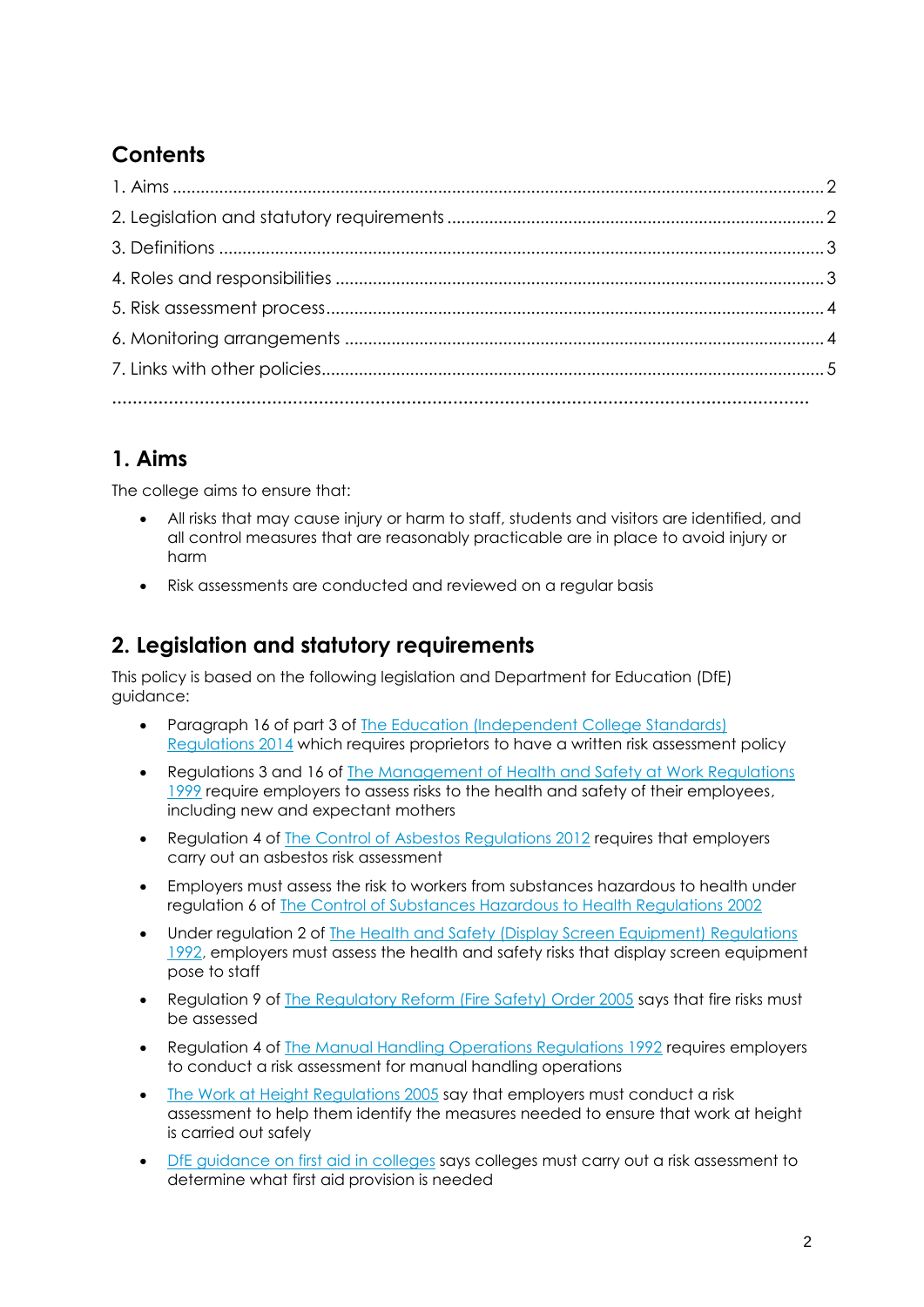- **•** [DfE guidance on the prevent duty](https://www.gov.uk/government/uploads/system/uploads/attachment_data/file/445977/3799_Revised_Prevent_Duty_Guidance__England_Wales_V2-Interactive.pdf) states that colleges are expected to assess the risk of students being drawn into terrorism
- [The Health and Safety Executive \(HSE\)](http://www.hse.gov.uk/entertainment/leisure/swimming-pool.htm) say colleges that manage their own pools must conduct a risk assessment

A table of all the risk assessments colleges are required to have in place can be found in appendix 1 of this policy.

This policy complies with our funding agreement and articles of association.

#### **3. Definitions**

| Risk assessment | A tool for examining the hazards linked to a particular activity or<br>situation, and establishing whether enough precautions have been<br>taken in order to prevent harm from them based on their likelihood<br>and their potential to cause harm |
|-----------------|----------------------------------------------------------------------------------------------------------------------------------------------------------------------------------------------------------------------------------------------------|
| Hazard          | Something with the potential to cause harm to people, such as<br>chemicals or working from height                                                                                                                                                  |
| <b>Risk</b>     | The chance (high or low) that people could be harmed by hazards,<br>together with an indication of how serious the harm could be                                                                                                                   |
| Control measure | Action taken to prevent people being harmed                                                                                                                                                                                                        |

## **4. Roles and responsibilities**

#### **4.1 The governing board**

The governing board has ultimate responsibility for health and safety matters in the college, but will delegate day-to-day responsibility to the headteacher.

The governing board has a duty to take reasonable steps to ensure that staff and students are not exposed to risks to their health and safety. This applies to activities on or off the college premises.

The academy trust, as the employer, also has a duty to:

- Assess the risks to staff and others affected by college activities in order to identify and introduce the health and safety measures necessary to manage the risks
- Inform employees about risks and the measures in place to manage them

#### **4.2 The College Strategic Lead**

The College Strategic Lead, or in the College Strategic Lead's absence the Director of College, is responsible for ensuring that all risk assessments are completed and reviewed.

#### **4.3 College staff and volunteers**

College staff are responsible for:

Assisting with, and participating in, risk assessment processes, as required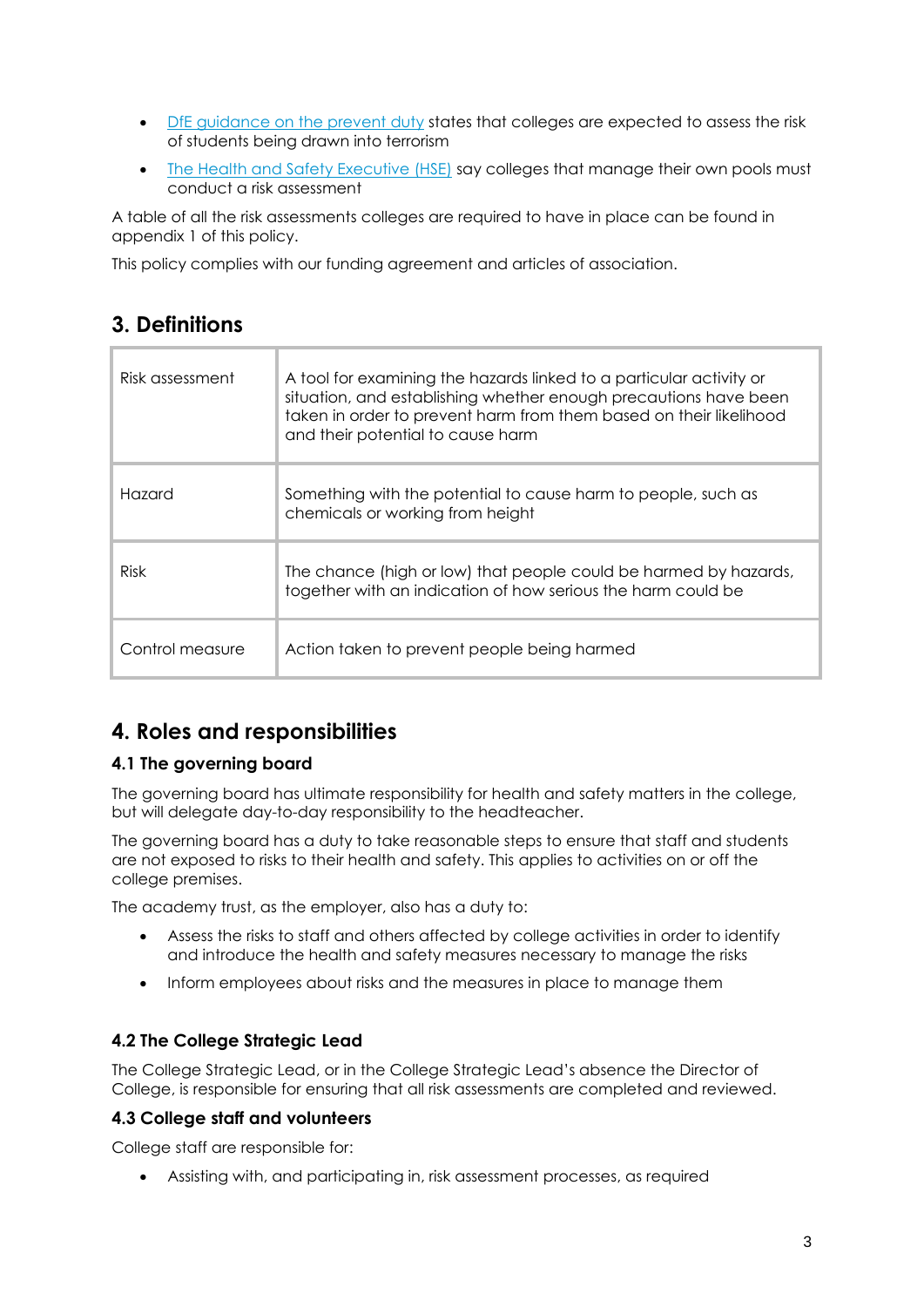- Familiarising themselves with risk assessments
- Implementing control measures identified in risk assessments
- Alerting the headteacher to any risks they find which need assessing

#### **4.4 Students and parents**

Students and parents are responsible for following the college's advice in relation to risks, onsite and off-site, and for reporting any hazards to a member of staff.

#### **4.5 Contractors**

Contractors are expected to provide evidence that they have adequately risk assessed all their planned work.

#### **5. Risk assessment process**

When assessing risks in the college, we will follow the process outlined below.

We will also involve staff, where appropriate, to ensure that all possible hazards have been identified and to discuss control measures, following a risk assessment.

**Step 1: identify hazards** – we will consider activities, processes and substances within the college and establish what associated-hazards could injure or harm the health of staff, students and visitors.

**Step 2: decide who may be harmed and how** – for each hazard, we will establish who might be harmed, listing groups rather than individuals. We will bear in mind that some people will have special requirements, for instance students with special educational needs (SEN) and expectant mothers. We will then establish how these groups might be harmed.

**Step 3: evaluate the risks and decide on control measures (reviewing existing ones as well)** – we will establish the level of risk posed by each hazard and review existing control measures. We will balance the level of risk against the measures needed to control them and do everything that is reasonably practicable to protect people from harm.

**Step 4: record significant findings** – the findings from steps 1-3 will be written up and recorded in order to produce the risk assessment. A risk assessment template can be found in appendix 2 of this policy.

**Step 5: review the assessment and update, as needed** – we will review our risk assessments, as needed, and the following questions will be asked when doing so:

- Have there been any significant changes?
- Are there improvements that still need to be made?
- Have staff or students spotted a problem?
- Have we learnt anything from accidents or near misses?

**Step 6: retaining risk assessments** – risk assessments are retained for the 3 years after the length of time they apply. Risk assessments are securely disposed of.

#### **6. Monitoring arrangements**

Risk assessments are written as needed and reviewed by the relevant area leader.

This policy will be reviewed by the originator every 1 year and approved by the College Strategic Lead.